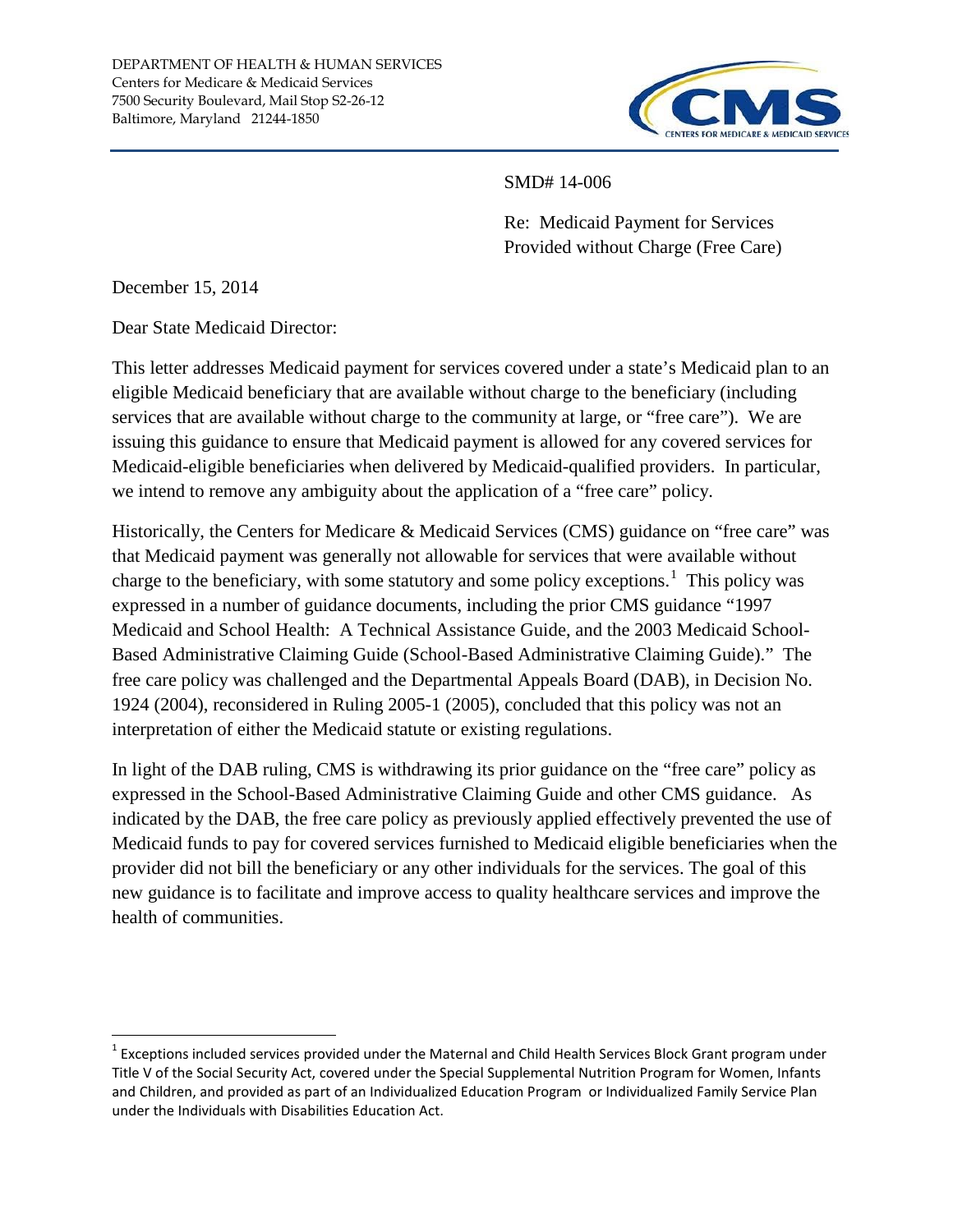Under this guidance, Medicaid reimbursement is available for covered services under the approved state plan that are provided to Medicaid beneficiaries, regardless of whether there is any charge for the service to the beneficiary or the community at large. As a result, Federal Financial Participation (FFP) is available for Medicaid payments for care provided through providers that do not charge individuals for the service, as long as all other Medicaid requirements are met.

As is the case more generally, FFP for Medicaid payments is available only when all of the following elements are satisfied:

- The individual is a Medicaid beneficiary.
- The service is a covered Medicaid service, provided in accordance with the approved state plan methodologies, including coverage under the Early and Periodic Screening Diagnostic and Treatment (EPSDT) benefit provided to children.
- The provider is a Medicaid-participating provider and meets all federal and/or state provider qualification requirements.
- The state plan contains a payment methodology for determining rates that are consistent with efficiency, economy and quality of care.
- Third party liability (TPL) requirements are met.
- Medicaid payment does not duplicate other specific payments for the same service.
- The state and provider maintain auditable documentation to support claims for FFP.
- The state conducts appropriate financial oversight of provider billing practices.
- All other program requirements (statutory, regulatory, policy) for the service, payment, and associated claiming are met.

## **Third Party Liability (TPL) Provisions**

The Medicaid statute at section  $1902(a)(25)$  of the Social Security Act (the Act) requires that states take all reasonable measures to ascertain and pursue claims for payment of health care items and services against legally liable third parties. Regulations at 42 Code of Federal Regulations (CFR) 433 subpart D describe the TPL provisions for the Medicaid program. In general, Medicaid beneficiaries are required to cooperate with the state Medicaid program in identifying available third party resources and assigning their rights to third party payments to the Medicaid program. Providers, in turn, are generally required to bill legally liable third parties prior to billing Medicaid, and bill Medicaid only the difference between the third party's payment liability and Medicaid's payment rate established in the Medicaid state plan (although there are some regulatory exceptions permitting Medicaid to pay providers in full and separately pursue TPL).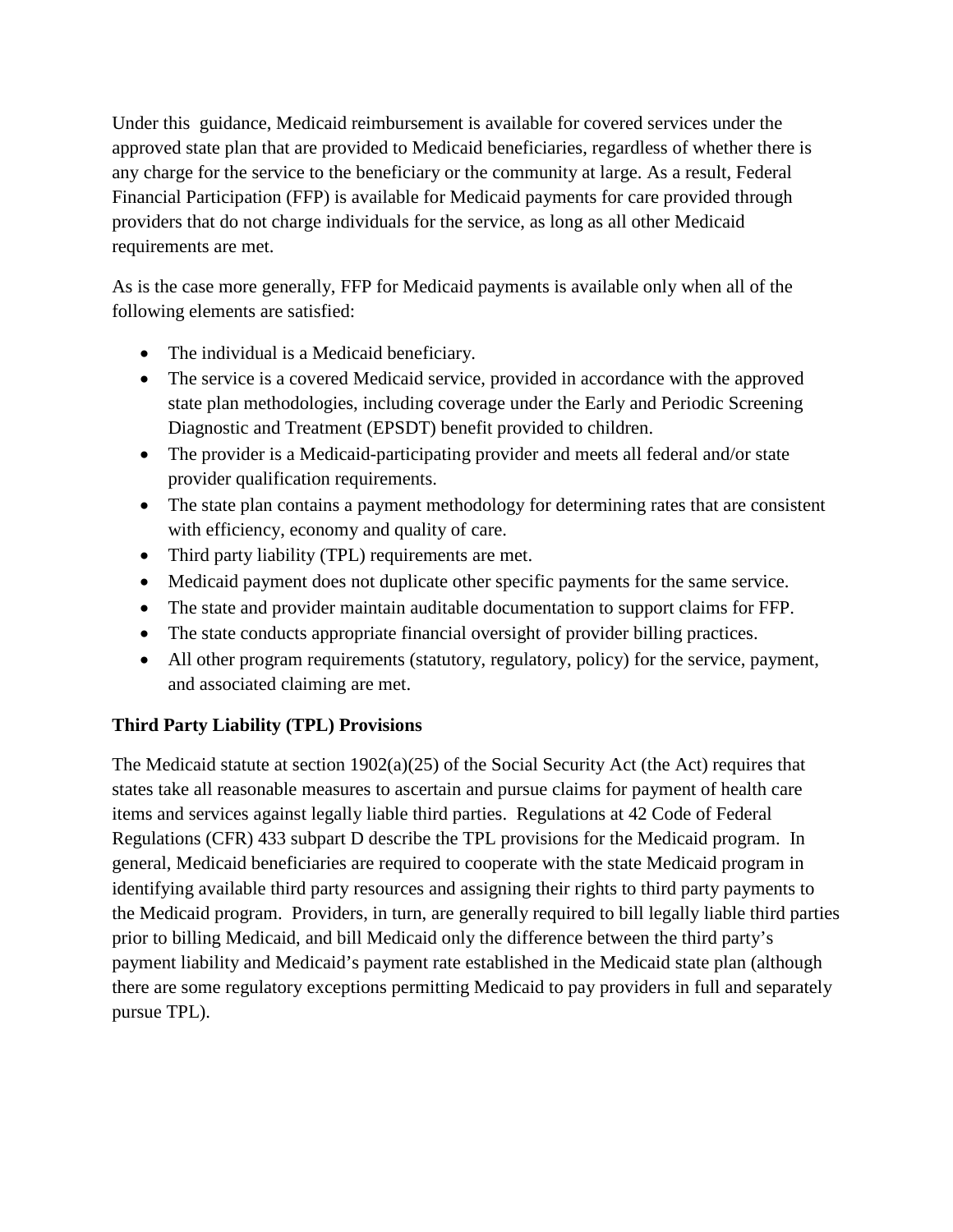We clarify here that CMS does not view public agencies or programs that are carrying out general responsibilities to ensure access to needed health care, such as schools, public health agencies, and child protective services agencies, as legally liable third parties at the federal level for purposes of Medicaid reimbursement, except to the extent of liability that is more specific in nature, such as a tort claim or employer responsibility for employee health benefits, or when legal liability is specified by state law. A third party is defined in CMS regulations at 42 CFR 433.136 as "any individual, entity or program that is or may be liable to pay all or part of the expenditures for medical assistance furnished under a state plan." While the term "entities or programs" includes schools and similar agencies, typically these entities have general responsibilities to ensure that their students or clients obtain necessary services. This general responsibility to ensure access to needed care does not necessarily mean that these entities or programs have legal liability for payment for services when there are other available payers, such as Medicaid (even though their general responsibility may be supported by authority to make payment for such services). This clarification is consistent with how CMS has historically viewed the role of public agencies and the flexibility of states to use a variety of state and local agencies to ensure that individuals receive needed services, including Medicaid services. Since state laws may vary on this subject, we suggest that states review their own legal framework to determine whether such agencies or programs are required by state law to pay for services when there are other available payers.

Under this guidance, we also would not consider schools to be legally liable third parties to the extent that they are acting to ensure that students receive needed medical services to access a free appropriate public education consistent with section 504 of the Rehabilitation Act of 1973, 29 U.S.C. §794.

This guidance does not create any exception to requirements to pursue TPL from legally liable third parties, such as private insurance plans or negligent tort-feasors, but it allows states to determine that public agencies with general responsibilities to ensure health and welfare are not considered legally liable third parties. Nor does this guidance create an exception to legal liability arising from public agency responsibilities under state or federal laws other than general responsibilities for the health and welfare of the population served. For example, a public agency or program would still be legally liable for costs resulting from improper or negligent actions by employees during the performance of assigned duties.

We also note that, even if a state determines that schools or providers of Individuals with Disabilities Education Act (IDEA) services generally are legally liable third parties, the Medicaid statute contains an exception at section 1903(c) of the Act, which requires that Medicaid serve as the primary payer to schools and providers of services in an Individualized Education Program (IEP) or Individualized Family Service Plan (IFSP) under the IDEA. Likewise, IDEA sections 612(e) and 640(c), codified in 20 U.S.C. 1412(e) and 1440(c), provide that nothing in the IDEA permits a state to reduce medical or other assistance available, or to alter eligibility, under Titles V (relating to maternal and child health) and XIX of the Social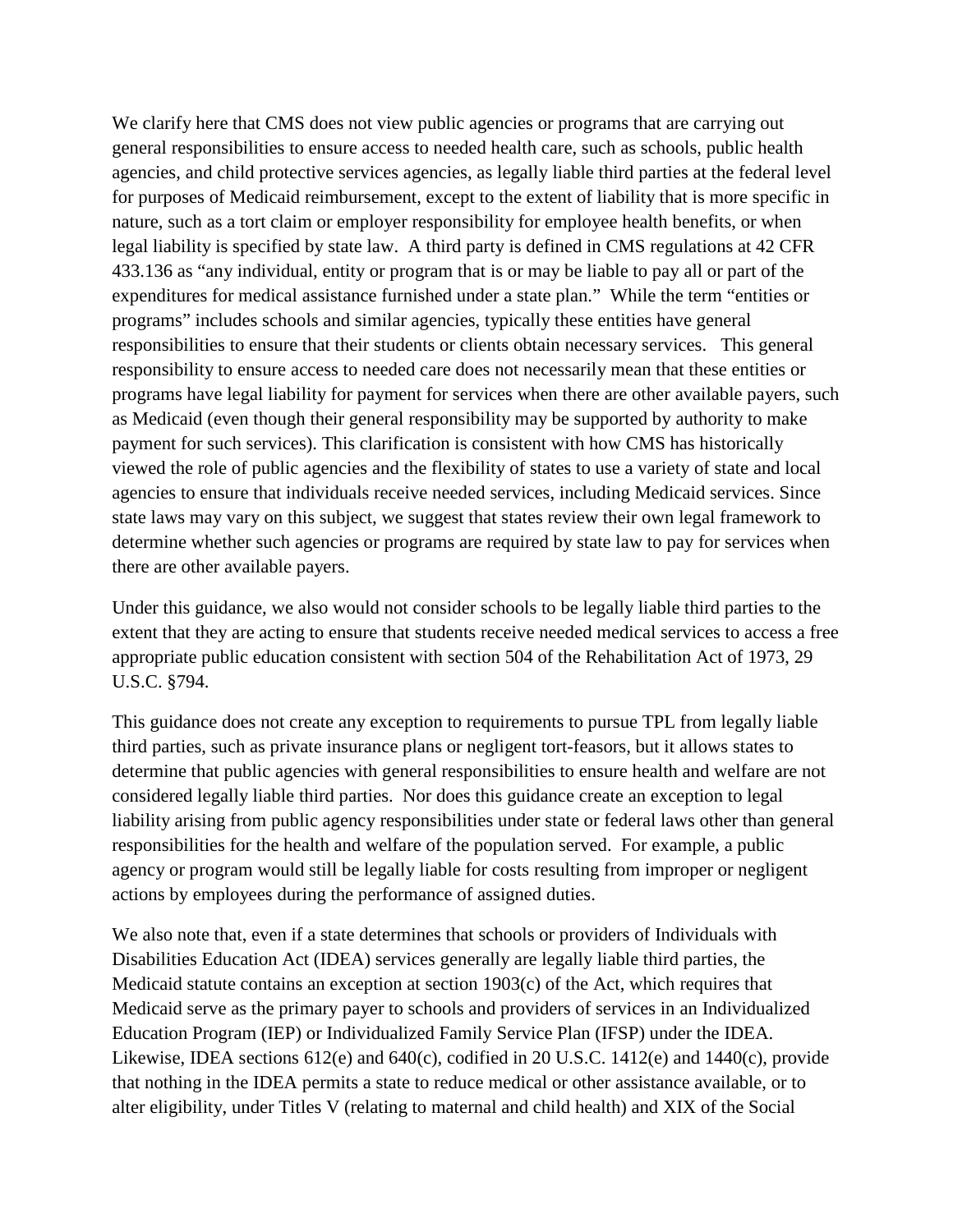Security Act (relating to Medicaid for infants and toddlers with disabilities and to the provision of a free appropriate public education to children with disabilities) in the state.

If you have any questions regarding the information in this letter, please contact Ms. Barbara Coulter Edwards, Director of the Disabled and Elderly Health Programs Group, at 410-786- 0325.

Sincerely,

 $\sqrt{s}$ 

Cindy Mann **Director** 

cc:

CMS Regional Administrators CMS Associate Regional Administrators Division of Medicaid and Children's Health

Matt Salo Executive Director National Association of Medicaid Directors

Trish Riley Executive Director National Academy for State Health Policy

William Garner Legislative Director National Governors Association

Ron Smith **Director** Legislative Affairs American Public Human Services Association